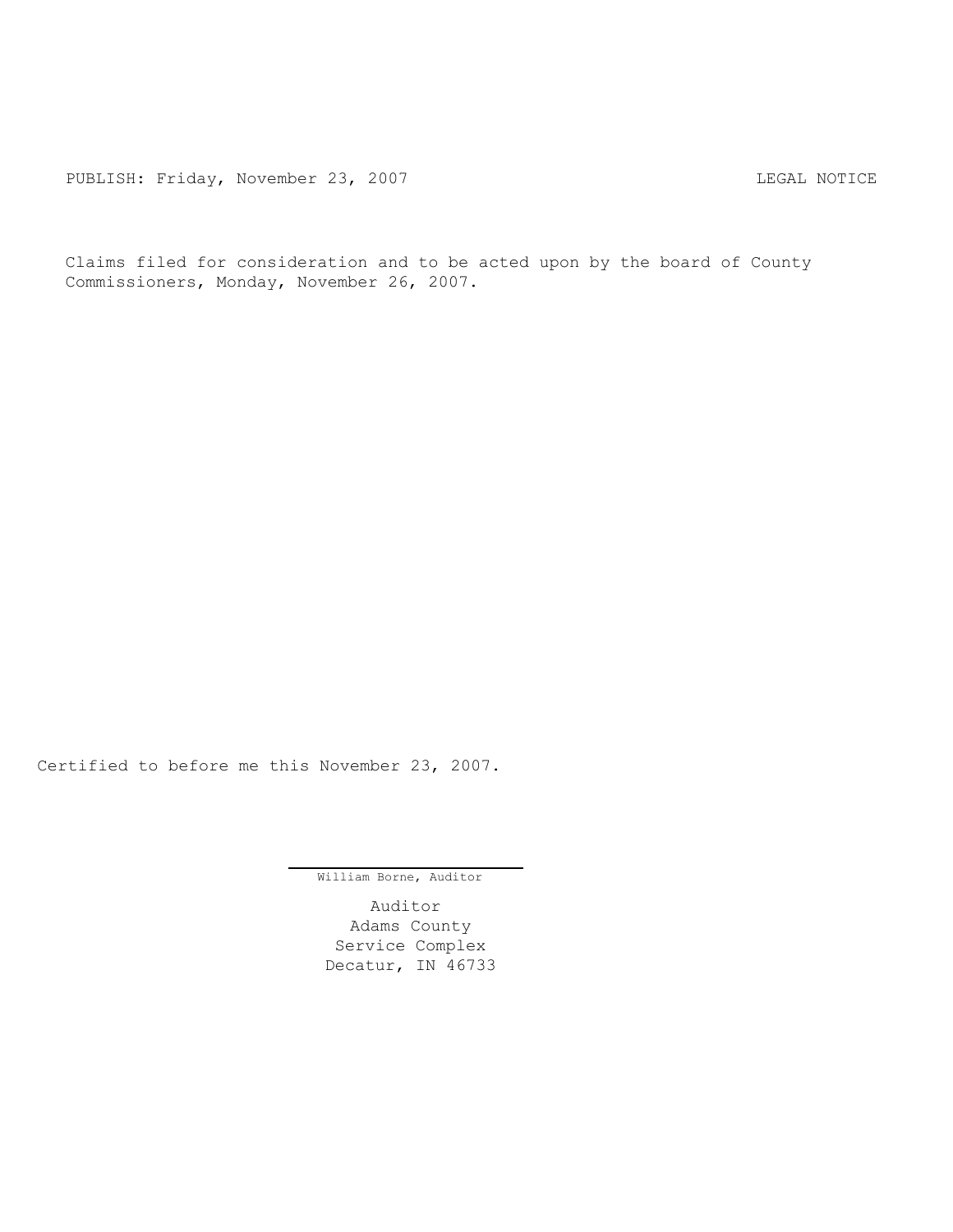

## **Claims Docket for Newspaper Adams County, Indiana**

## For Period: **10/15/2007** to **11/1/2007**

Date Claims to be Paid: **11/26/2007**

*313 W. Jefferson St. Decatur, IN 46733 (219) 724-2600*

| <b>Vendor</b>                        | <b>Amount</b> | <b>Vendor</b>                          | Amount    |
|--------------------------------------|---------------|----------------------------------------|-----------|
| <b>Adams County Auto Supply</b>      | 21.33         | Adams County Economic Dev              | 46,611.99 |
| <b>Adams Memorial Hospital</b>       | 53,057.44     | <b>Adams County Treasurer</b>          | 571.14    |
| Indiana Michigan Power               | 8,323.38      | American Health Care                   | 713.21    |
| Arnold Lumber Company                | 27.18         | Baker And Sons Plumbing &              | 21.50     |
| Berne Ready Mix                      | 11.25         | Berne Tri-Weekly News                  | 198.53    |
| Brown, Blair A.                      | 25.00         | <b>BSN</b> Sports                      | 162.35    |
| Thieme, Carl                         | 238.15        | Chet's Pest Control                    | 120.00    |
| Cintas Location #338                 | 76.02         | City Of Decatur                        | 882.38    |
| <b>Complete Printing Service</b>     | 558.00        | Computer Systems, Inc.                 | 1,502.72  |
| Courtesy Ford, Inc.                  | 517.59        | Sigworth, Darrell W.                   | 60.20     |
| Decatur Daily Democrat               | 1,272.67      | Decatur Police Department              | 984.00    |
| Kiess, Duane A.                      | 100.00        | Edris, Brown, Johnson, Antrim, & Brown | 1,995.06  |
| Erie Haven                           | 47.90         | Frame Service, Inc.                    | 126.70    |
| Gerber's Super Valu, Inc.            | 2,061.01      | Gordon Food Service                    | 7,045.06  |
| Graber Insurance, Inc.               | 300.00        | Grimm's Auto                           | 110.45    |
| Haywood Printing Company             | 800.91        | Helena Chemical                        | 124.00    |
| Indiana Stamp Company                | 94.06         | <b>Innovative Concepts</b>             | 968.14    |
| J & L. Manufacturing & Fa            | 438.00        | Heimann, James                         | 23.30     |
| Janitors Supply Company              | 161.35        | K-Mart                                 | 349.62    |
| MacAllister Machinery Com            | 46.12         | Bauman, Marcia                         | 50.00     |
| Meshberger Brothers Stone            | 978.80        | Monroe Trophy                          | 6.00      |
| Kone, Inc.                           | 166.00        | Moser Motor Sales, Inc.                | 291.96    |
| Nipsco                               | 1,295.21      | Office Concepts, Inc.                  | 218.24    |
| Schwartz, Palmer                     | 34.76         | Park Center, Inc.                      | 6.00      |
| Miller, Patrick                      | 1,591.05      | Paul W. Reidenbach Equipm              | 754.37    |
| Plumley Farm Drainage                | 4,528.20      | <b>Advanced Agri Solutions</b>         | 44.00     |
| Quik Stop                            | 135.96        | Bollenbacher, Rodney G.                | 50.00     |
| Smitley, Ronnie L.                   | 100.00        | Roto-Rooter                            | 210.00    |
| Selking International                | 386.10        | Sherwin-Williams                       | 432.39    |
| <b>Shifferly Dodge</b>               | 67.70         | Sport Form                             | 71.50     |
| Embarq Communications, Inc.          | 23.34         | St. Regis Culvert, Inc.                | 4,550.00  |
| Baumann, Steve                       | 50.00         | <b>Stone-Street Quarries</b>           | 182.22    |
| Stoneco, Inc.                        | 476.08        | Reynolds, Tamara J.                    | 100.00    |
| Smith, Teryl R.                      | 25.00         | Print Shop                             | 2,882.31  |
| Top Supply Company                   | 49.46         | <b>Tractor Supply Company</b>          | 98.86     |
| Trisha Hockemeyer                    | 150.19        | U.S. Postmaster                        | 5,000.00  |
| Underground Pipe & Valve,            | 2,562.00      | USI, Inc.                              | 107.19    |
| Welder Services, Inc.                | 148.80        | Wemhoff Land Surveying, I              | 1,658.80  |
| West Payment Center                  | 2,255.25      | Christopher E. Harvey                  | 115.80    |
| Adams County Extension Education Fur | 210.00        | <b>Swiss City Veterinary</b>           | 440.00    |
| Ikon Office Solutions                | 2,384.12      | National Serv-All                      | 176.37    |
| Embarq                               | 189.01        | Imi Irving Material, Inc.              | 69.86     |
| Patrick Norton                       | 465.12        | Correctional Management Co., Llc       | 9,672.00  |
| Paul Norr                            | 50.00         | Judith E. Affolder                     | 31.68     |
| The Grainery Company                 | 8.00          | Myers Furniture                        | 2,532.63  |
| Hobart Sales And Service             | 246.76        | Larry L. Lautzenheiser                 | 630.00    |
| Day Timers, Inc.                     | 146.90        | William Rumple                         | 50.00     |